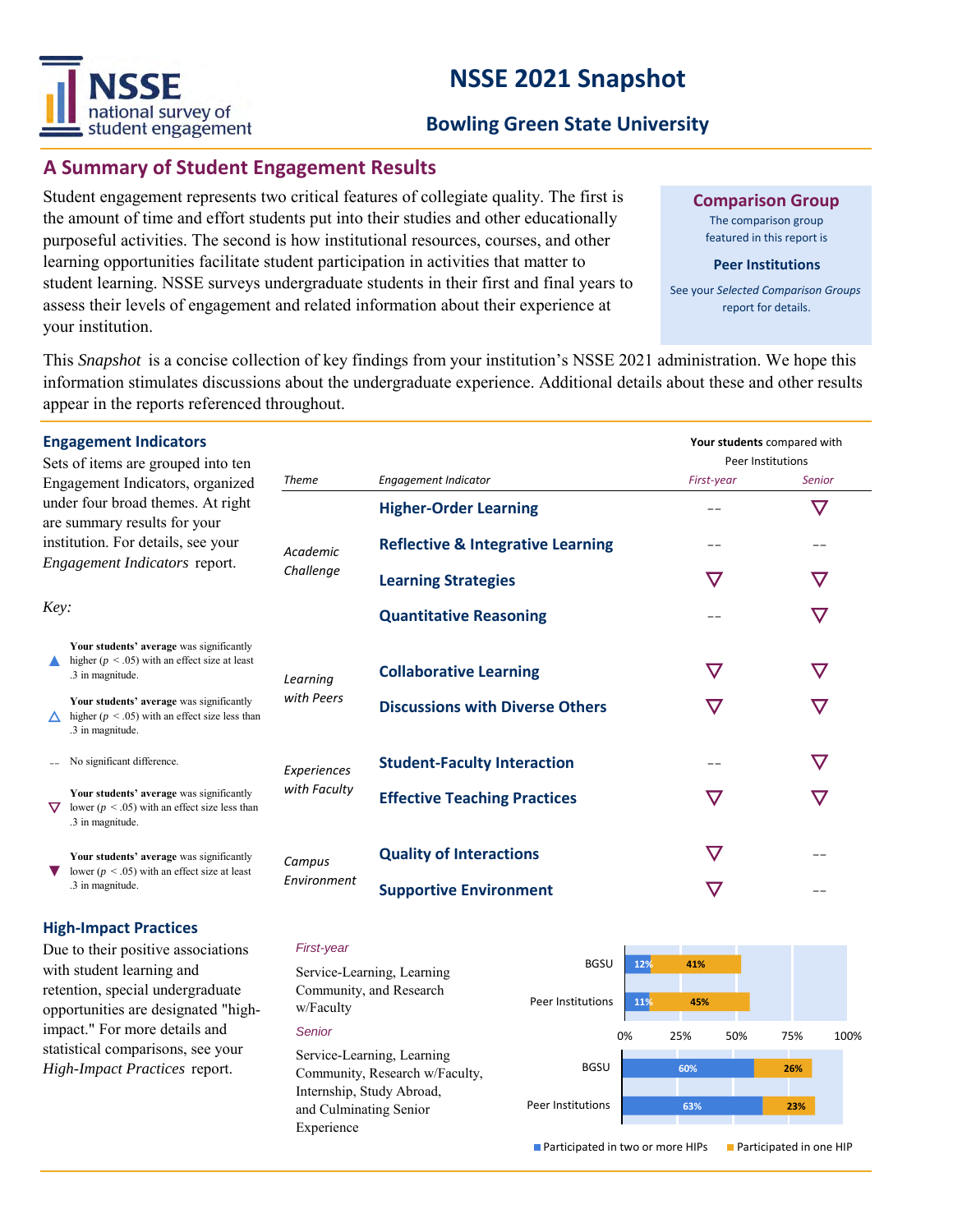

# **NSSE 2021 Snapshot**

## **Bowling Green State University**

### **Academic Challenge: Additional Results**

The Academic Challenge theme contains four Engagement Indicators as well as several important individual items. The results presented here provide an overview of these individual items. For more information about the Academic Challenge theme, see your *Engagement Indicators* report. To further explore individual item results, see your *Frequencies and Statistical Comparisons,* the *Major Field Report,* the *Online Institutional Report,* or the Report Builder.



### **Challenging Students to Do Their Best Work <b>Academic Emphasis**

To what extent did students' courses challenge them to do their best work? Response options ranged from  $1 =$  "Not at all" to  $7 =$  "Very much."



How much did students say their institution emphasizes spending significant time studying and on academic work? Response options included "Very much," "Quite a bit," "Some," and "Very little."

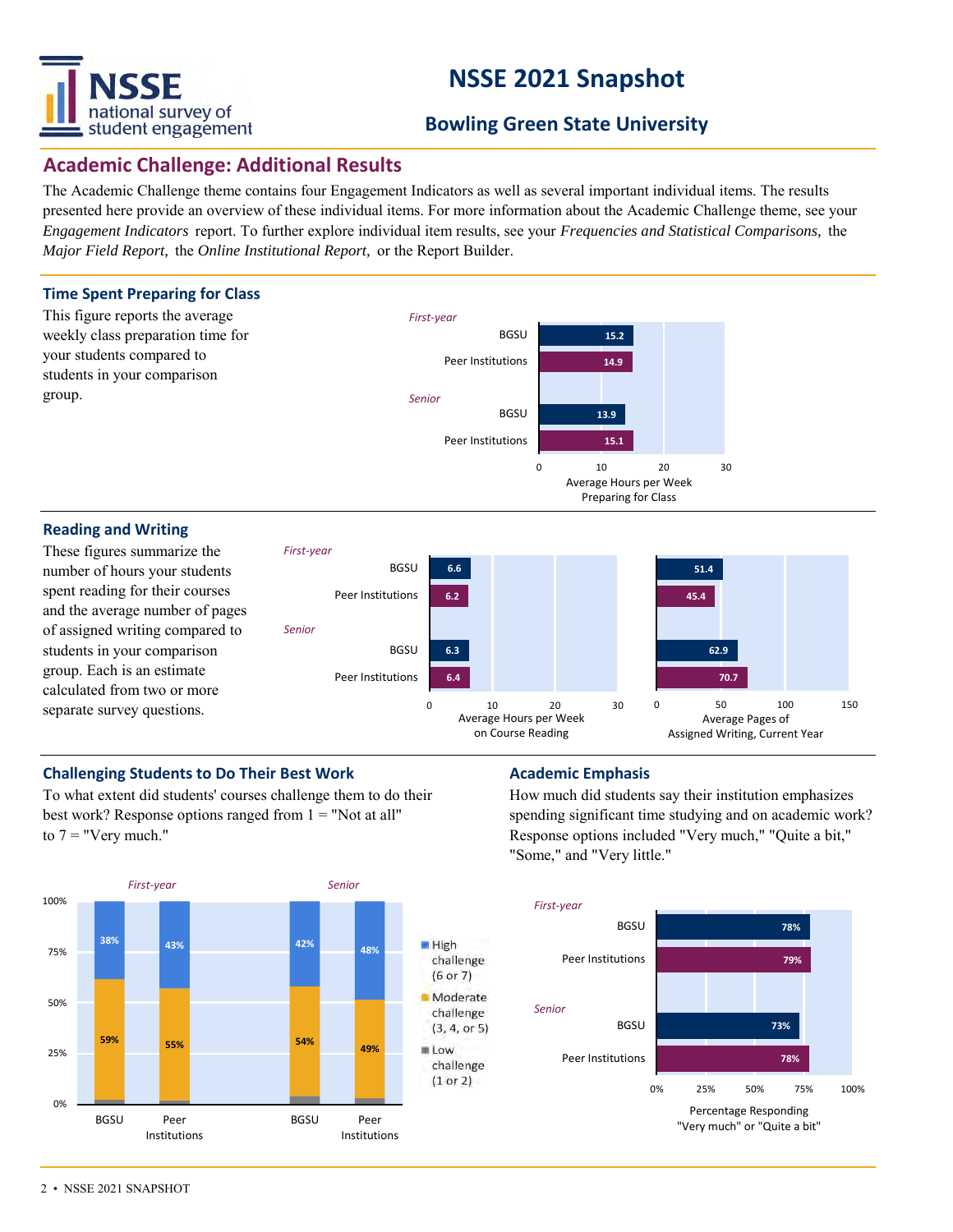

# **NSSE 2021 Snapshot**

## **Bowling Green State University**

### **Item Comparisons**

By examining individual NSSE questions, you can better understand what contributes to your institution's performance on the

Engagement Indicators. This section displays the five questions<sup>a</sup> on which your students scored the highest and the five questions on which they scored the lowest, relative to students in your comparison group. Parenthetical notes indicate whether an item belongs to a specific Engagement Indicator or is a High-Impact Practice. While these questions represent the largest differences (in percentage points), they may not be the most important to your institutional mission or current program or policy goals. For additional results, see your *Frequencies and Statistical Comparisons* report.

#### **First-year**

#### **Highest Performing Relative to Peer Institutions**

Assigned more than 50 pages of writing<sup>g</sup> Instructors provided feedback on a draft or work in progress<sup>c</sup> (ET) Institution emphasis on providing support for your overall well-being...<sup>c</sup> (SE) Spent more than 15 hours per week preparing for class Talked about career plans with a faculty member $^{\rm b}$  (SF) **Lowest Performing Relative to Peer Institutions** Reviewed your notes after class<sup>b</sup> (LS)

| Institution emphasis on using learning support services $()^c$ (SE)                                    |
|--------------------------------------------------------------------------------------------------------|
| Asked another student to help you understand course material <sup>b</sup> (CL)                         |
| Prepared for exams by discussing or working through course material w/other students <sup>b</sup> (CL) |
| Explained course material to one or more students <sup>b</sup> (CL)                                    |



Percentage Point Difference with Peer Institutions



### **Highest Performing Relative to Peer Institutions**

| <b>Lowest Performing Relative to Peer Institutions</b>                                                       |  |  |  |  |  |  |
|--------------------------------------------------------------------------------------------------------------|--|--|--|--|--|--|
| Institution emphasis on attending events that address important social/econ./polit. issues <sup>c</sup> (SE) |  |  |  |  |  |  |
| I feel like part of the community at this institution. <sup>h</sup> (SB)                                     |  |  |  |  |  |  |
| Institution emphasis on attending campus activities and events $()^c$ (SE)                                   |  |  |  |  |  |  |
| Institution emphasis on providing support for your overall well-being <sup>c</sup> (SE)                      |  |  |  |  |  |  |
| I feel valued by this institution. <sup>h</sup> (SB)                                                         |  |  |  |  |  |  |

## Completed a culminating senior experience (…) (HIP) Extent to which courses challenged you to do your best work $d$ Participated in a study abroad program (HIP) Explained course material to one or more students<sup>b</sup> (CL) Prepared for exams by discussing or working through course material w/other students<sup>b</sup> (CL)



a. The items on this page come from the Engagement Indicators (EIs), High-Impact Practices (HIPs), Sense of Belonging (SB), the academic challenge questions on page 2, and four additional questions about effective teaching (new in 2021). Key to abbreviations for EI items: HO = Higher-Order Learning, RI = Reflective & Integrative Learning, LS = Learning Strategies, QR = Quantitative Reasoning, CL = Collaborative Learning, DD = Discussions with Diverse Others, SF = Student-Faculty Interaction, ET = Effective Teaching Practices, QI = Quality of Interactions, SE = Supportive Environment.

b. Combination of students responding "very often" or "often."

d. Rated at least 6 on a 7-point scale.

e. Percentage reporting at least "some."

f. Estimate based on the reported amount of course preparation time spent on assigned reading.

g. Estimate based on number of assigned writing tasks of various lengths.

h. Combination of students responding "strongly agree" or "agree."

c. Combination of students responding "very much" or "quite a bit."